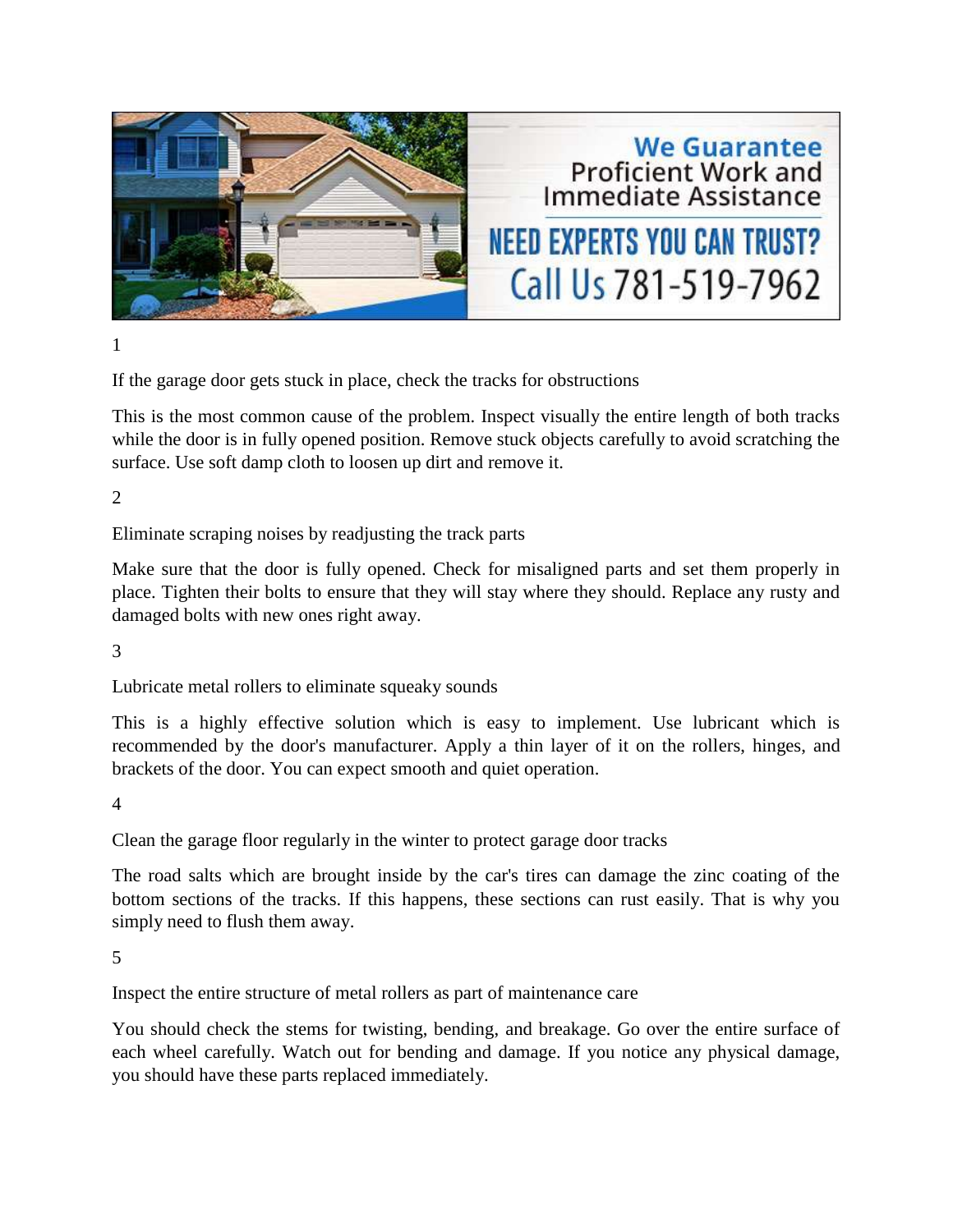6

Have a bent track repaired straight away

The bending typically causes the door to make scraping sounds when moving up and down. When it is serious, the door might get stuck. That is why you should not postpone the repair as a malfunctioning door poses very serious safety and security risks.

7

Consider using nylon garage door rollers

These have metal stems and nylon wheels. The nylon wheels are more durable than their metal counterparts. Besides, they do not require lubrication maintenance or any other type of care. Another major advantage is the quieter operation of the door. Furthermore, the replacement rollers must have the same size as the original ones.

8

Don't lubricate garage door tracks

Only the moving metal parts of the door require lubrication. The tracks, on the other hand, are stationary parts. They require only careful cleaning and you simply need to the remove the dirt. If you have metal rollers, you should apply lubricant to them.

 $\overline{Q}$ 

Consider replacement tracks with greater gauge

If thicker tracks can match your garage door, they will be the better option. The higher gauge improves the strength of these parts. The thicker tracks are at lower risk of bending, which is one of the most common problems affecting these garage door parts.

10

Check the brackets holding the rollers in case of a noisy door

Inspect the holes of the brackets which hold the roller stems. If they are oval rather than round, this may be the cause of the annoying noise. Have the brackets replaced to eliminate the problem and remember to apply lubricant as well.

11

Inspect tracks and rollers in case of shaking door

Usually, when a garage door starts to shake, this is due to loose tracks and/or rollers. Make sure that the brackets and fasteners which hold these parts are perfectly tight. You can also apply a little bit of lubricant to the rollers, if they are made from metal. This should eliminate the problem completely.

12